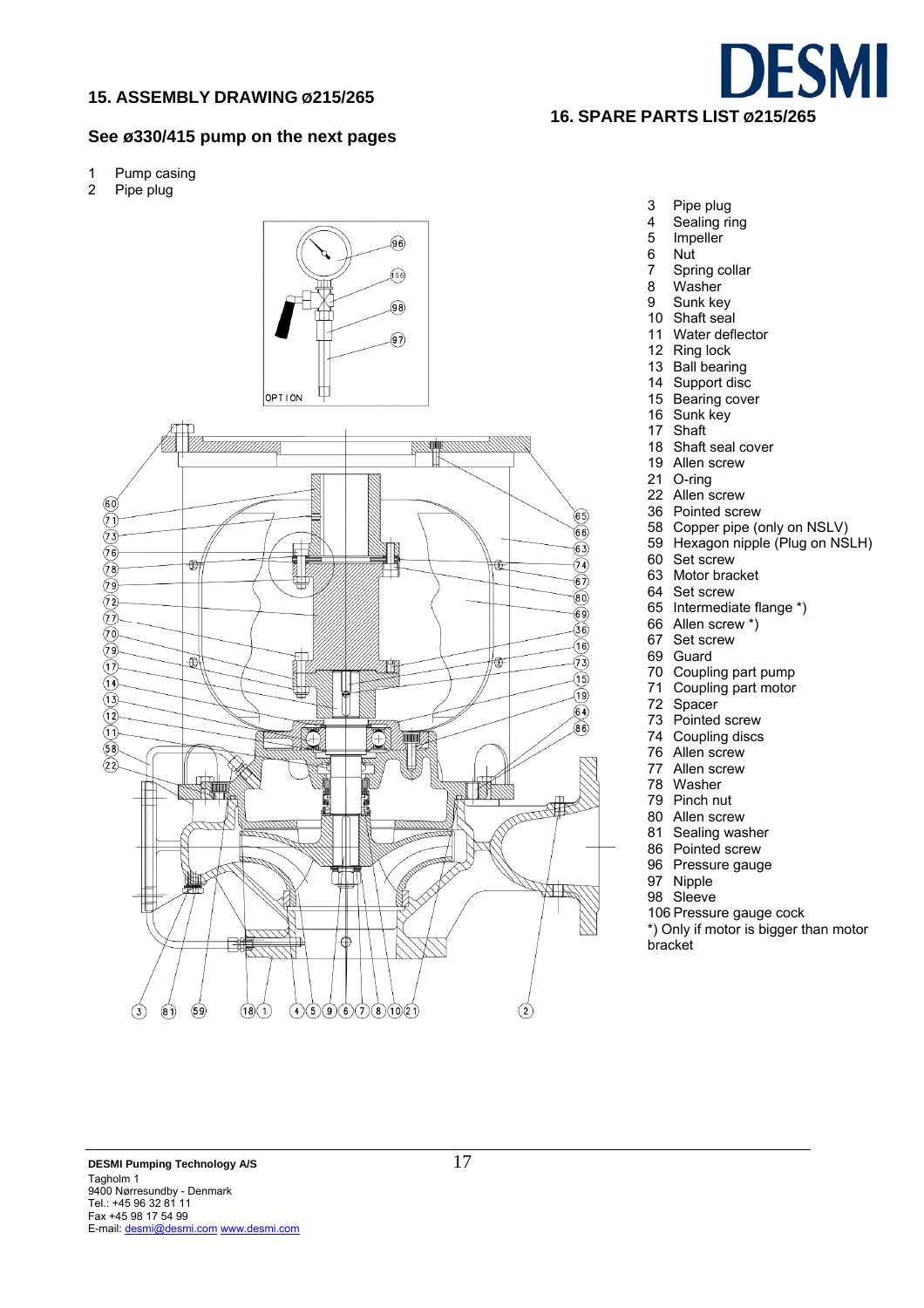

### **19. ASSEMBLY DRAWING Ø330/415 WITH HEAVY BEARING HOUSING**

#### **20. SPARE PARTS LIST Ø330/415 WITH HEAVY BEARING HOUSING**

- 1 Pump casing
- 2 Pipe plug
- 3 Pipe plug
- 4 Sealing ring<br>5 Impeller
- **Impeller**